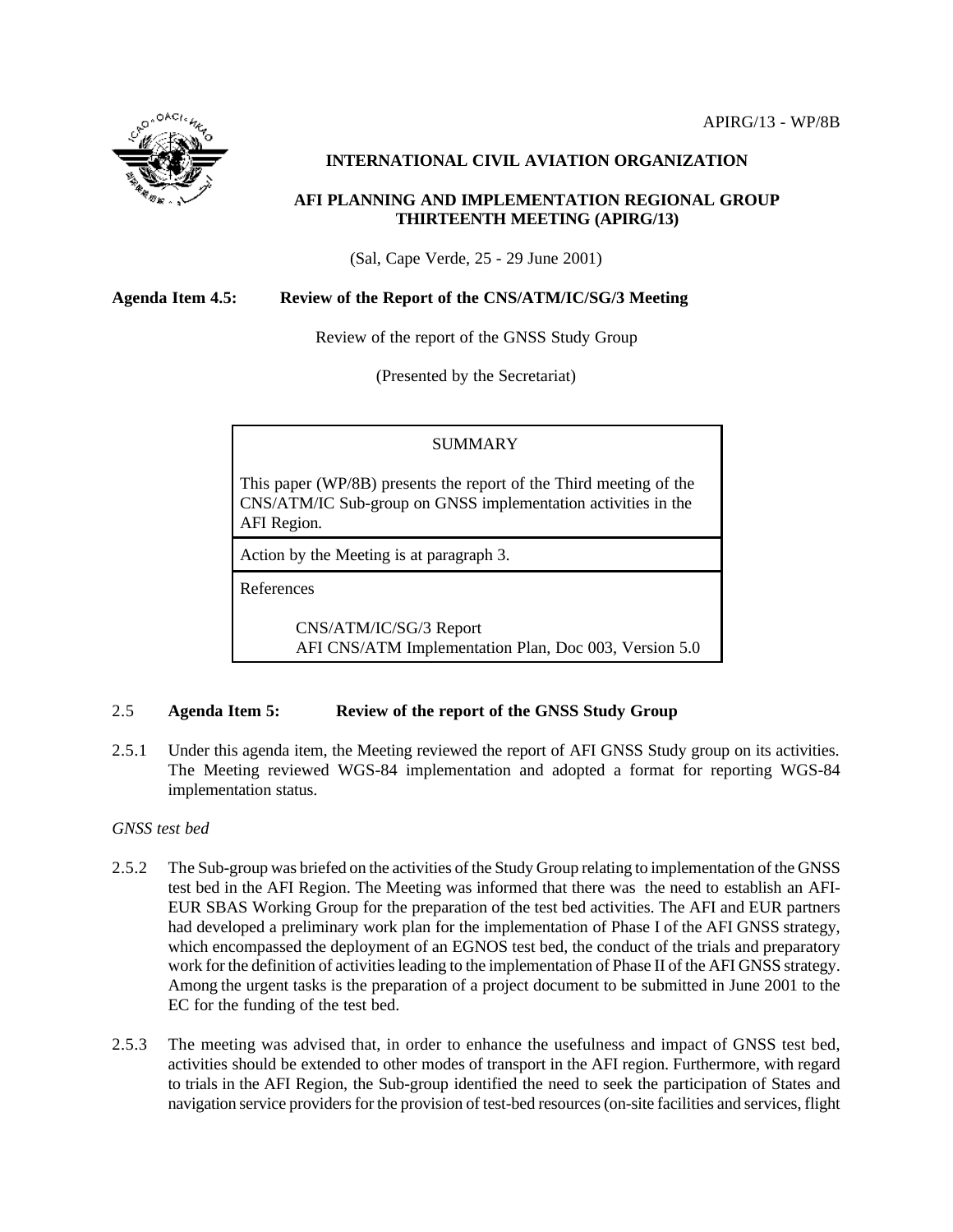calibration, design of GNSS-based approach procedures at locations where tests would be conducted, communications services, etc…).

2.5.4 In view of the above, the Meeting adopted the following draft conclusions.

#### **Draft Conclusion 3/12 - AFI/EUR GNSS Test bed Working Group**

That:

- a) South Africa and ASECNA be the representatives of the AFI GNSS Study Group in the AFI/EUR GNSS test bed Working Group; and
- a) States or navigation services providers , which want to support GNSS test bed activities, be invited to join the AFI/EUR GNSS test bed Working Group.

### **Draft Conclusion 3/13: AFI Test bed project document**

That South Africa and ASECNA prepare a draft AFI test bed project document to be submitted by ASECNA in June 2001 to the European Commission for funding.

### **Draft Conclusion 3/14: Involvement of multimodal transport organizations in the AFI GNSS test bed trials**

That contact be established with multimodal transport organizations in the AFI Region for their participation in the AFI GNSS test bed trials, as follows:

- a) ICAO with IMO, ECA;
- b) ATNS with SASAR (South African SAR Organization); and
- c) ASECNA with ECOWAS and CEMAC.

### **Draft Conclusion 3/15: Contact with flight calibration organizations**

That ICAO contact the operators of flight calibration aircraft in the AFI Region for their participation in the AFI GNSS test bed trials.

#### **Draft Conclusion 3/16: Assistance for GNSS procedures design**

That ICAO contact the following organizations to assist in designing GNSS-based approach procedures (NPA, APV-1, APV-2) at locations where trials will be conducted: Eurocontrol, FAA, French DGCA, ASECNA, ATNS, Dutch RLD.

#### *Documentation on criteria for State approval of aircraft operations using GNSS*

2.5.5 The Meeting recalled that the AFI/7 RAN Meeting adopted Conclusion 13/5, which, inter alia, requested that APIRG "*develop criteria for the approval of aircraft operations using GNSS, giving consideration to the needs of all phases of flight, for en route navigation in oceanic areas and continental areas and for terminal area navigation*". This task has been assigned to the GNSS Study Group for follow up.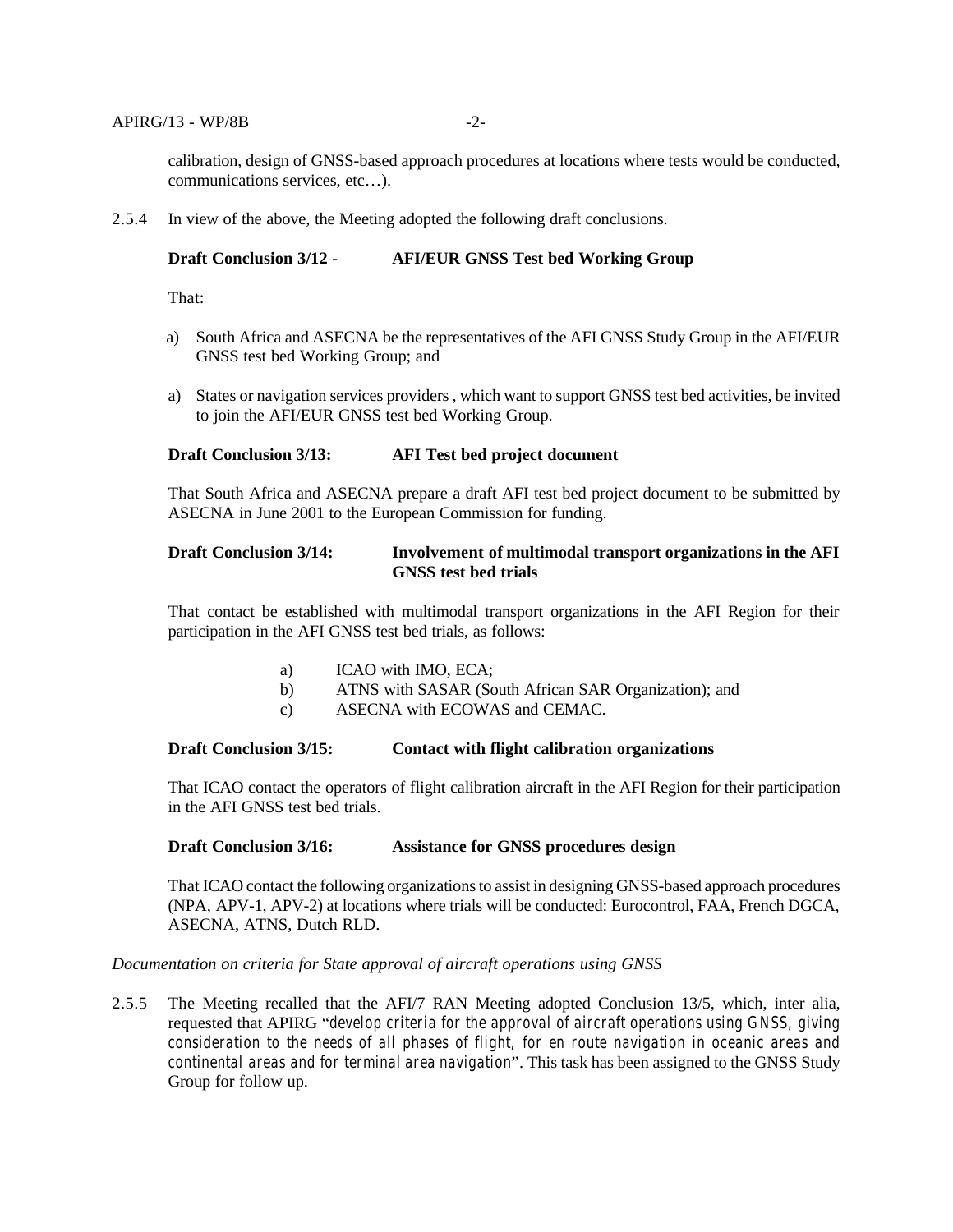2.5.6 The Meeting recognized that in order to implement GNSS, it will be necessary for all States to introduce any legislative and/or regulatory changes which may be needed in order to authorize the use of GNSS as a means of navigation within their airspace. There could be considerable variation in the nature of the amendments required, depending on the structure of the legislation and regulations in each State..

### *Airworthiness and operational approval*

- 2.5.7 The Meeting was aware that development and implementation of procedures for airworthiness and operational approval of GNSS is a State responsibility. It was noted that there is no ICAO guidance material available for these approval procedures.
- 2.5.8 There are a number of airworthiness and operational approval examples available from States which have already implemented GNSS procedures. The Meeting noted the list of documents published by some these States.
- 2.5.9 The Meeting agreed that some of these documents could be made available to States. It was agreed that States would be provided with the Internet address of the bulky documents and be invited to request from the originators those available in hard copy form. In discussing the main impediments to AFI States in authorizing use of GNSS, the Sub-group identified the lack of expertise in GNSS airworthiness and operational approval. The Meeting adopted the following draft conclusion.

### **Draft Conclusion 3/17: Documentation for States**

That, further to AFI/7 RAN Conclusion 13/5:

d) the following documentation be sent to States for their studies and use as appropriate for criteria on approving aircraft operations using GNSS:

| - FAA | N8110.60                         |
|-------|----------------------------------|
| - FAA | Advisory Circular (AC No.20-130) |
| - FAA | $TSO-C129a$                      |

- b) The European Commission *Manual for the Validation of GNSS in Civil Aviation* (MUSST) be made available on the ICAO web site; and
- c) ICAO conduct workshops in AFI Region to sensitize States on the need and importance of airworthiness and operational certifications of on board equipment for GNSS operations.

*Update of the AFI GNSS Strategy*

2.5.10 The Meeting was aware that the augmentation systems being developed (EGNOS and WAAS) will not achieve the requirements for sole-means navigation. Furthermore, both systems are experiencing delays in their implementation schedules. WAAS is expected to be operational in 2002 over the continental USA and EGNOS will be available in late 2003 over the ECAC area. In addition, Europe is developing a civil navigation constellation, Galileo, which will be available in the ECAC, at the earliest, around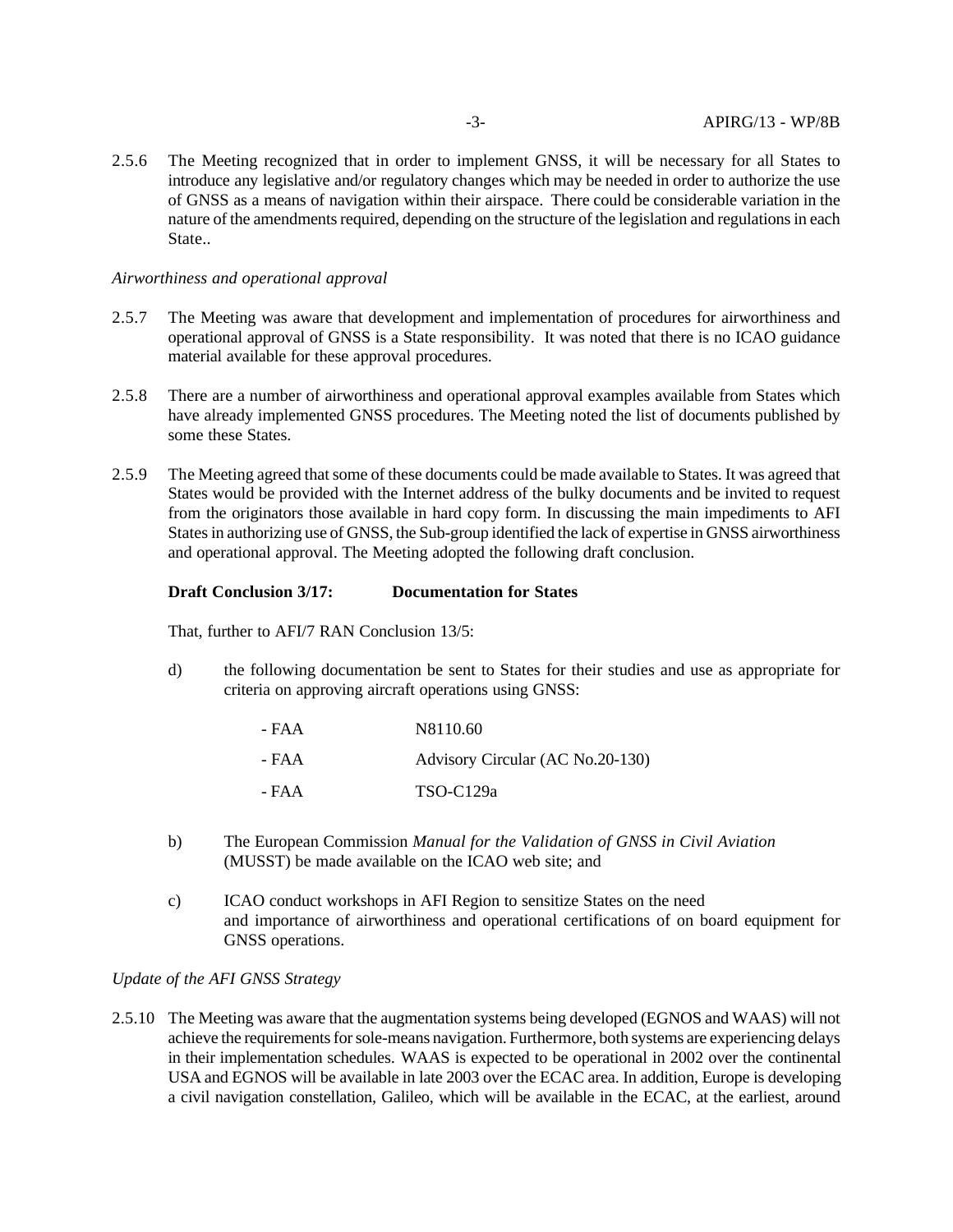#### APIRG/13 - WP/8B -4-

2008, and about 2010 in the AFI Region.

2.5.11 In view of the above developments, the Study Group undertook a review and update of the AFI GNSS strategy. A three-phase approach was agreed:

### **Phase I (up to 2004)**

- GNSS as a primary-means of navigation for en route
- GNSS as a supplemental-means for TMA and NPA
- Implementation of a test bed (up to 2003)
- Implementation and validation of SBAS to be operational at the end of Phase I (2004). This will allow APV-I to be available at the beginning of Phase II.

### **Phase II (from 2005 to 2011)**

- APV-I, 20 m vertical accuracy available over the AFI Region
- GNSS sole-means for en route
- Decommissioning of en route Navaids
- GNSS sole-means for terminal areas
- Decommissioning of terminal Navaids (VOR/DME and NDB)
- **ILS** maintained at airports
- Development of Long term GNSS

### **Phase III (2012 onwards)**

- Two GNSS constellations are available
- GNSS sole-means from en route to CAT-I landing
- Decommissioning of ILS Cat I
- CAT II/III requirements implemented by GBAS or SBAS.
- 2.5.12 The Meeting formulated amendments to the AFI GNSS strategy as shown in **Appendix A**. The following draft conclusion was adopted.

### **Conclusion 3/18: AFI GNSS Strategy**

The AFI GNSS strategy be amended as shown in **Appendix A**.

*Uniform format for reporting WGS-84 implementation*

2.5.13 The Meeting reviewed the status of implementation of WGS-84 in the AFI Region. It was noted that not all States had published the results of their surveys. The Meeting reviewed a format for the reporting of WGS-84 implementation by States adopted by the ALLPIRG/4 meeting for use by Regional Planning Groups. The Meeting adopted the following draft conclusion.

## **Draft Conclusion 3/19: Adoption of a uniform format for the reporting of WGS-84 implementation**

That the table available at **Appendix B** be adopted as a uniform format for the reporting of WGS-84 implementation by States in the AFI Region.